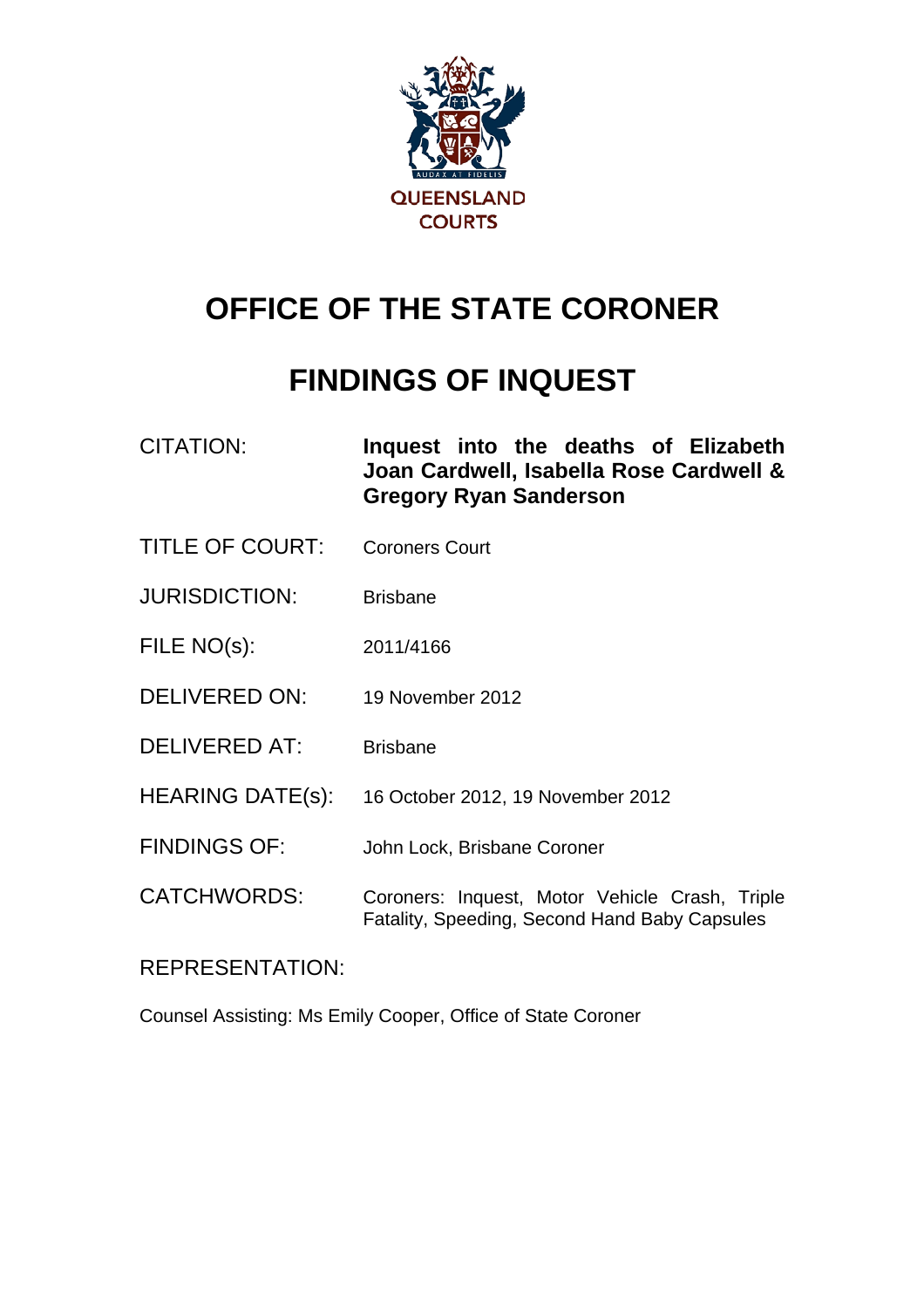## <span id="page-1-0"></span>**Table of Contents**

| Introduction                                              |  |
|-----------------------------------------------------------|--|
|                                                           |  |
| The Admissibility of Evidence and the Standard of Proof 3 |  |
|                                                           |  |
|                                                           |  |
|                                                           |  |
|                                                           |  |
|                                                           |  |
|                                                           |  |
|                                                           |  |
|                                                           |  |
|                                                           |  |
|                                                           |  |
|                                                           |  |
|                                                           |  |
|                                                           |  |
|                                                           |  |
|                                                           |  |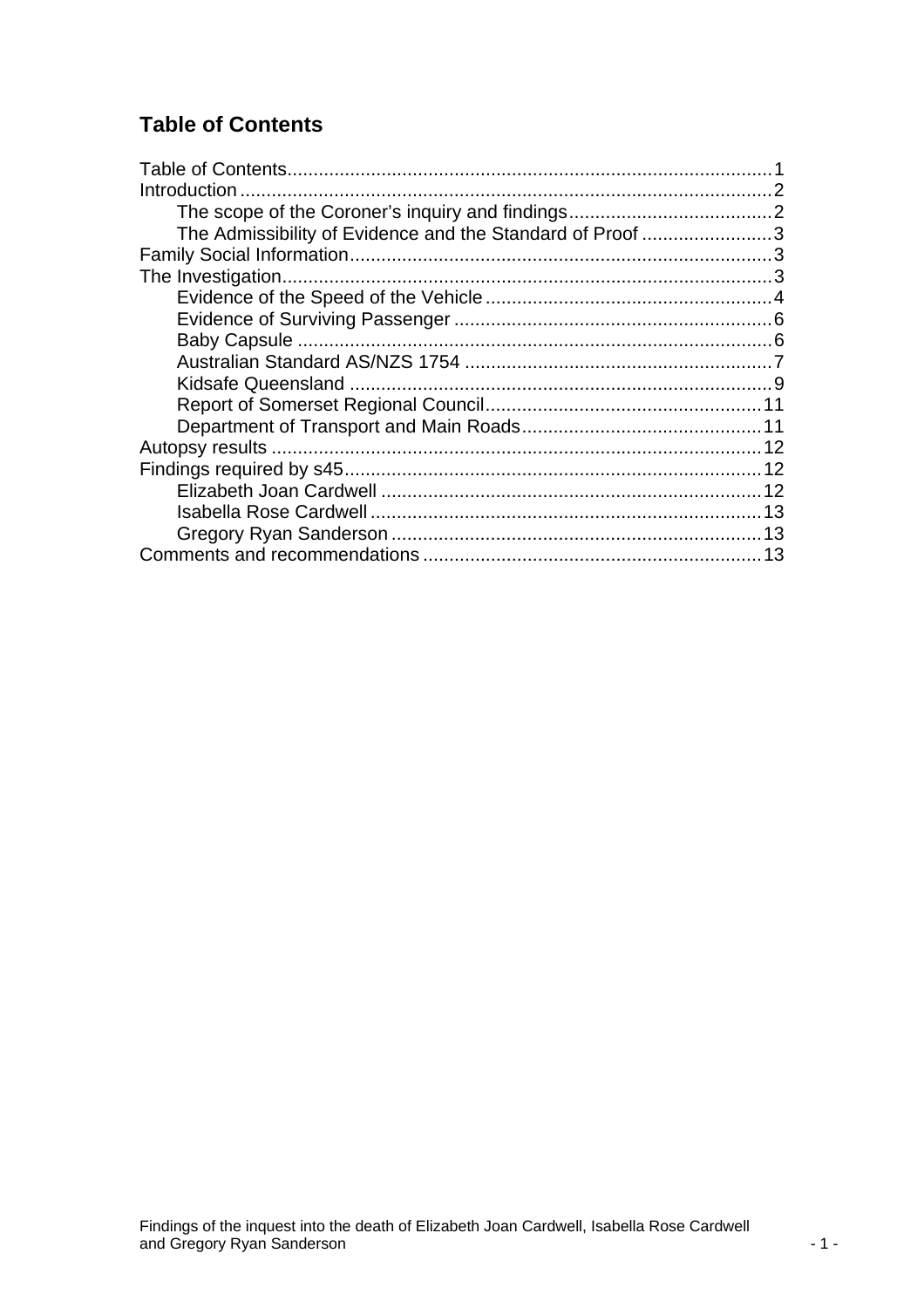## <span id="page-2-0"></span>**Introduction**

On 6 December 2011, 19 year old Elizabeth Cardwell, her eight week old daughter Isabella, and Elizabeth's partner, 28 year old Gregory Sanderson were all killed in a single motor vehicle crash. The crash occurred on Neurum Road at Winya, which is just to the east of Kilcoy.

Gregory was the driver of the vehicle, Elizabeth was seated in the front passenger seat, Isabella was seated in a baby capsule in the right-hand side rear passenger seat, and Gregory's brother Keith Schloss, was seated in the left-hand side rear passenger seat.

Gregory's brother survived the crash. Isabella was ejected from the vehicle, despite being placed in the baby capsule. Excessive speed was identified as the major factor which caused the crash. Given three people died in this totally preventable crash and there were issues identified in relation to the use of the baby capsule, I decided to hold an inquest into their deaths. The issues identified at the pre-inquest conference to be explored at the inquest were:

- The findings required by section 45(2) of the *Coroners Act 2003*, namely the identity of each of the deceased, when, where and how each of them died and what caused their death;
- the proper use of child car restraint capsules for children from birth to six months of age and issues generally surrounding hand-me-down baby capsules and the safety concerns associated with the same; and
- the contribution of excessive speeding to the deaths, and the necessity for the public to reduce speeding on Queensland roads.

These findings seek to explain how the deaths occurred and consider whether any changes to policies or practices could reduce the likelihood of deaths occurring in similar circumstances in the future.

#### **The scope of the Coroner's inquiry and findings**

An inquest is not a trial between opposing parties but an inquiry into the death. The scope of an inquest goes beyond merely establishing the medical cause of death.

The focus is on discovering what happened, not on ascribing guilt, attributing blame or apportioning liability. The purpose is to inform the family and the public of how the death occurred with a view to reducing the likelihood of similar deaths.

As a result, a coroner can make preventive recommendations concerning public health or safety, the administration of justice or ways to prevent deaths from happening in similar circumstances in future. However, a coroner must not include in the findings or any comments or recommendations, statements that a person is or maybe guilty of an offence or is or maybe civilly liable for something.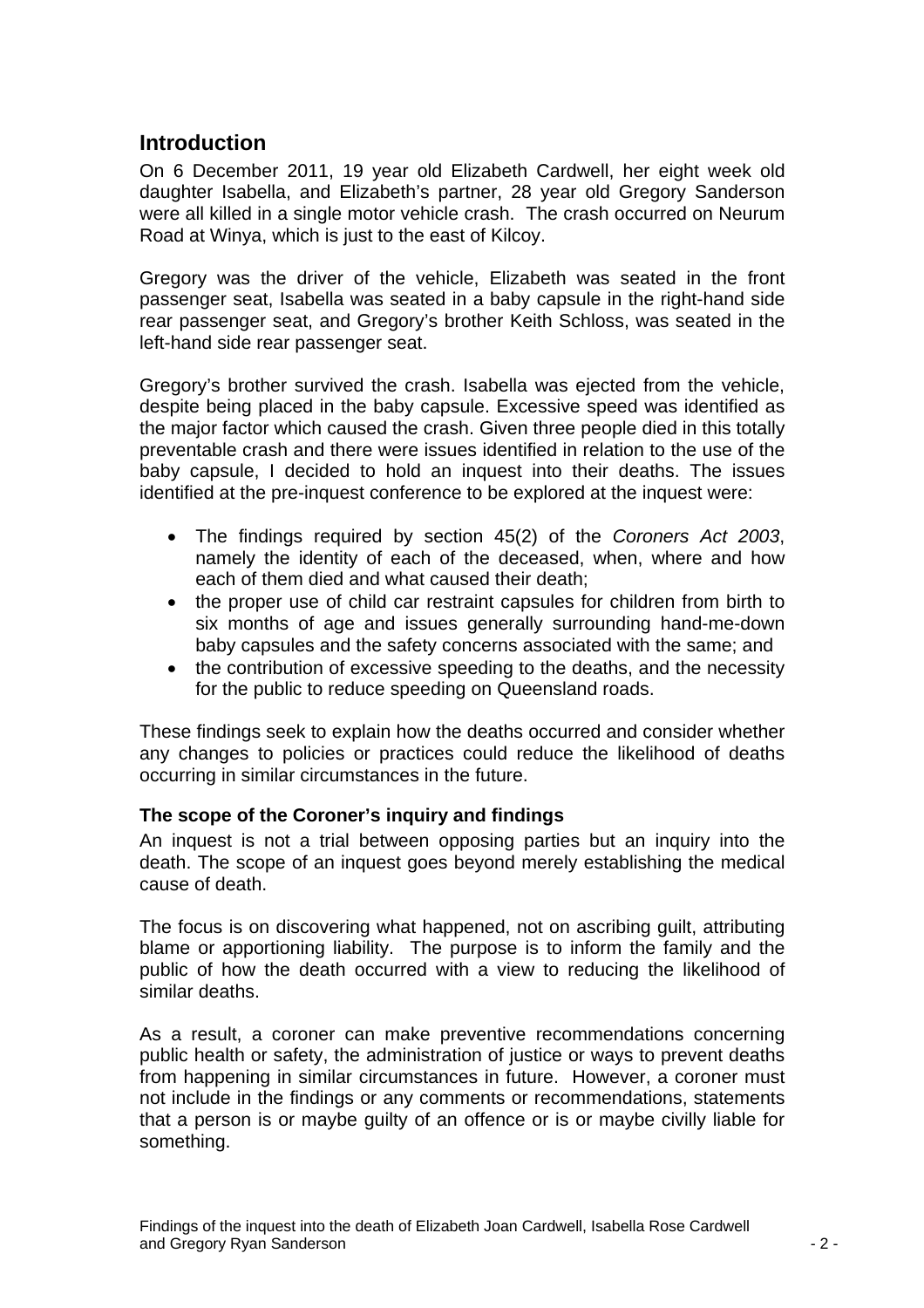#### <span id="page-3-0"></span>**The Admissibility of Evidence and the Standard of Proof**

Proceedings in a coroner's court are not bound by the rules of evidence but that does not mean that any and every piece of information however unreliable will be admitted into evidence and acted upon. However, it does give a coroner greater scope to receive information that may not be admissible in other proceedings and to have regard to its origin or source when determining what weight should be given to the information.

A coroner should apply the civil standard of proof, namely the balance of probabilities. However the more significant the issue to be determined, the more serious an allegation or the more inherently unlikely an occurrence, then the clearer and more persuasive the evidence needs to be for a coroner to be sufficiently satisfied it has been proven to the civil standard.

## **Family Social Information**

Elizabeth's mother provided information to the coroner. Elizabeth was 19 and she is survived by her mother, stepfather, three brothers, an elder sister, grandmother and four stepsisters. The day she turned 19 her father passed away from stomach cancer. Elizabeth was a friend to many, innocent in many ways and easily led but always kind of heart and was growing into a mature young lady.

Isabella was a joy to them all.

The family and Elizabeth's friend's lives changed as a result of the loss of Elizabeth and that of eight week old Isabella Rose. Her mother is particularly concerned that this occurred as a result of what appears to have been excessive speeding after Gregory Sanderson had promised her he would never speed with her daughter and granddaughter in the car.

Gregory Sanderson was aged 28. His stepbrother Keith Schloss survived the crash. Gregory's father said Greg was a happy, loving boy growing up and enjoyed fishing, camping, and bike riding with his father and step mother. He says he then started into drugs and drinking and he accepts his son would get behind the wheel of a car with disregard for the safety of others.

Unfortunately Gregory Sanderson's five page traffic history bears this out. The history included a number of speeding offences and unlicensed driving offences as well as a multitude of other offences. He had received good driving behaviour options and had been disqualified on three occasions.

## **The Investigation**

The crash was investigated by the Moreton Bay Forensic Crash Unit (FCU), with the lead investigator being Senior Constable Barry Griffin. He provided a comprehensive report and gave evidence at the inquest.

On 6 December 2011, Gregory was driving a green Holden Berlina sedan registration number 234RLS. At about 8am Gregory left Kingaroy with Elizabeth in the front passenger seat, Isabella in a baby capsule and his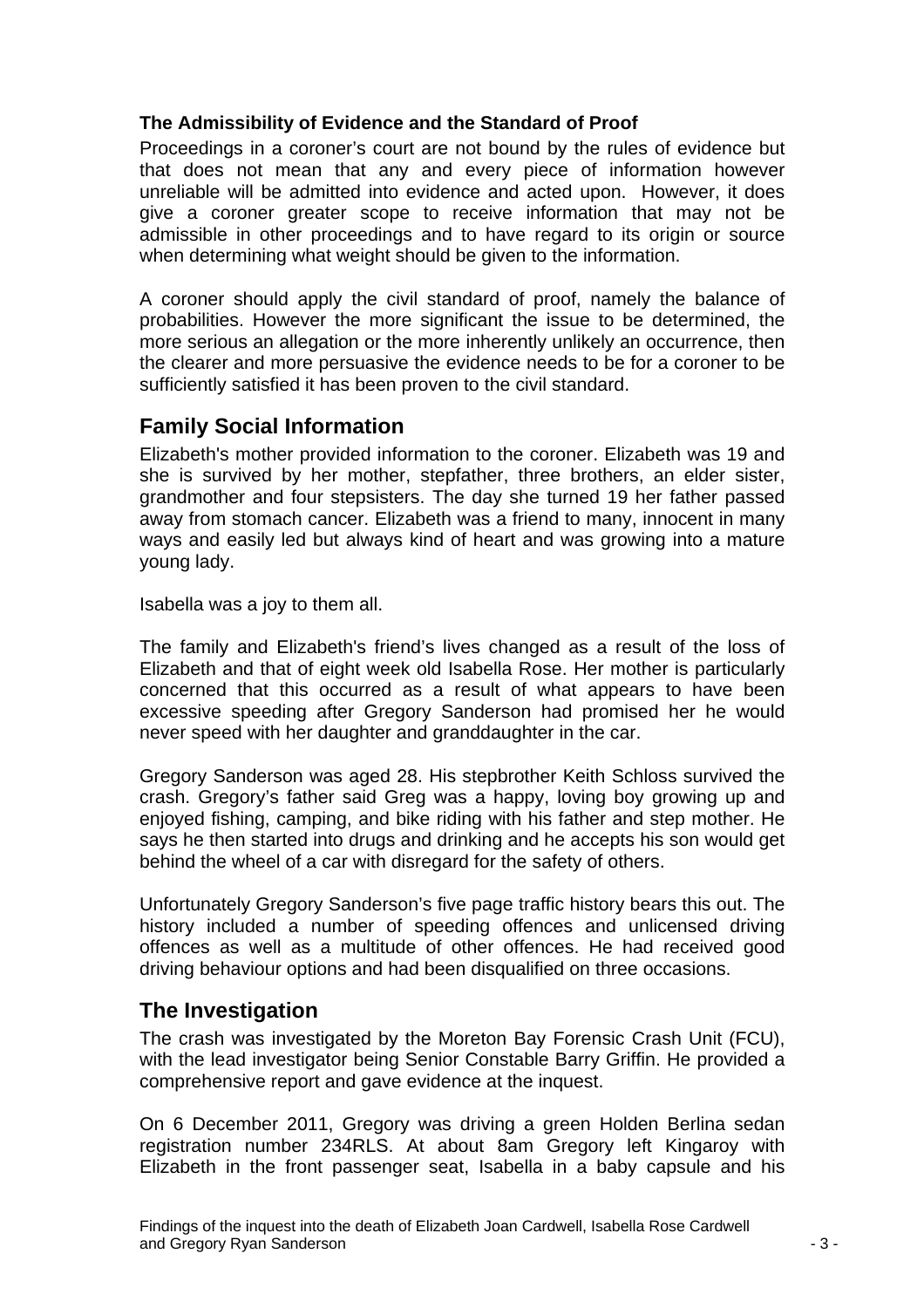<span id="page-4-0"></span>brother, Keith Schloss in the rear. They collected a friend (who sat in the middle rear seat) and travelled to Brisbane Airport to drop the friend off. They returned from the Airport at about 12.00 and stopped off at a friend's house at Daguilar at about 1pm and stayed for lunch. They left in the direction of Kilcoy at about 1.30pm. Gregory took a short cut back towards the Daguilar Highway via Neurum Road.

The evidence indicates that at about 2.00pm on 6 December 2012, Gregory was driving the Holden sedan in a general westerly direction along Neurum Road, towards Kilcoy and was approaching a sharp left hand bend at the intersection with Winya Road.

It is clear Gregory failed to negotiate this bend in the road and the vehicle began to rotate in an anti-clockwise direction. The front of the vehicle struck an embankment on the left-hand side of the road and began to roll, brushing past some small shrubs before colliding with a large tree. The roof of the vehicle absorbed the full force of the impact with the tree.

The entire length of Neurum Road is 22km. The western section of the road, between the D'Aguilar Highway and Neurum Creek, falls under the jurisdiction of the Somerset Regional Council. That section of road is about 11km in length. The eastern section of road, between Neurum Creek and the Woodford Township, is controlled by the Moreton Bay Regional Council. The relevant section of road for the purposes of the inquest is the western section, controlled by the Somerset Regional Council.

At the time of the crash, the speed limit along this western section of road was 100km/hr as opposed to the eastern side, which was controlled by an 80km/hr speed limit.

About 180m before the sharp left-hand bend at the intersection of Winya Road, there was a 40km/hr advisory sign.

The roadway itself is constructed of chip bitumen formation and is in good condition. A depression was located at the apex of the bend measuring approximately 130mm in depth. SC Griffin considered this depression could be significant enough to possibly unsettle a vehicle travelling through the corner at an excessive speed. However, his investigation of the tyre tracks supports his opinion this depression did not contribute to this crash. No other defects or obstruction were found on the roadway that could have contributed to the cause of the crash.

The vehicle sustained extensive damage to the entire vehicle, and in particular, a crushed roof. The motor vehicle was inspected by a vehicle inspection officer with the Queensland Police Service (QPS) who found it was in a satisfactory mechanical condition and no defects were found, which could have contributed to the crash.

#### **Evidence of the Speed of the Vehicle**

There were no direct witnesses to the crash.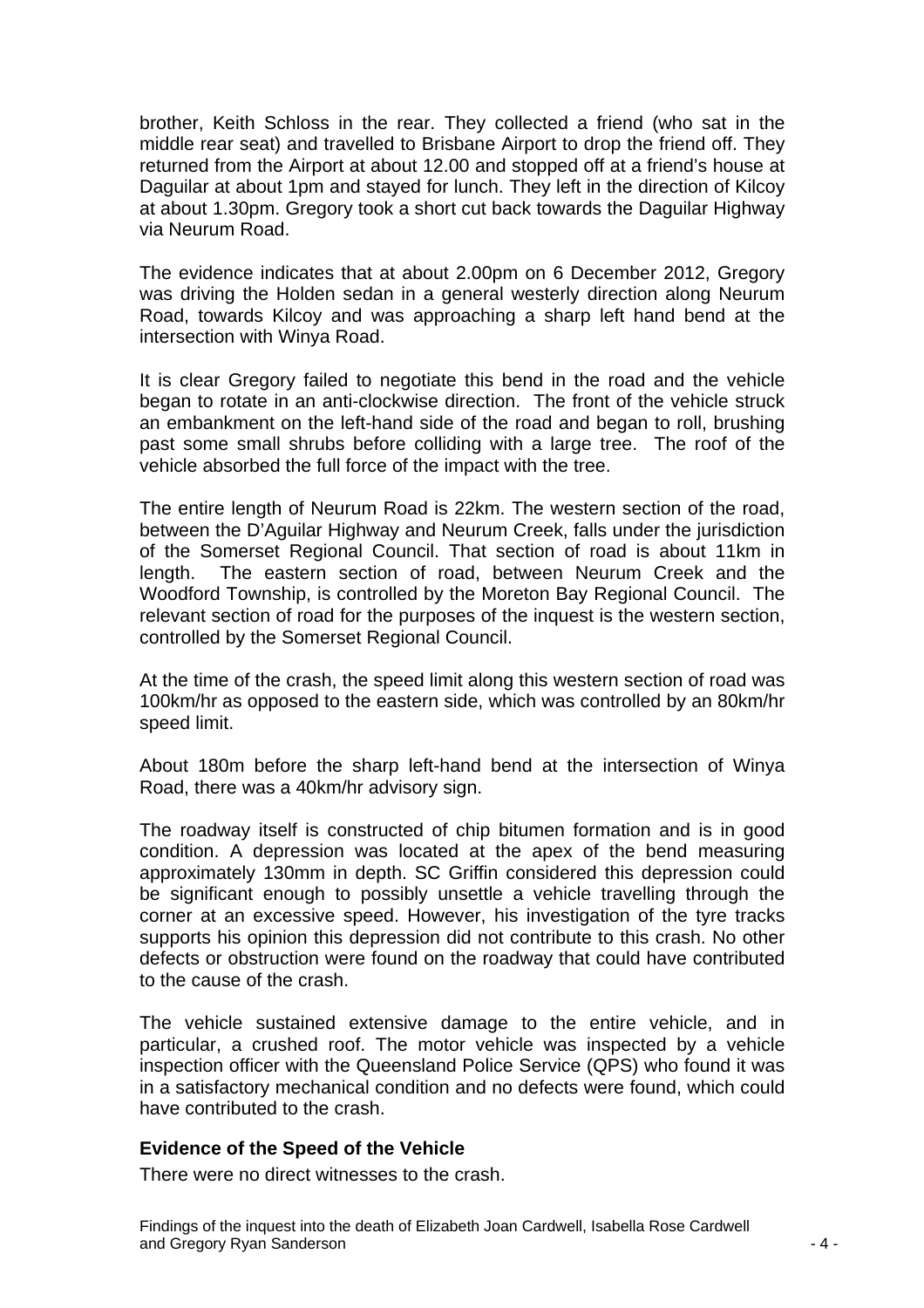A number of witnesses told police that they had observed a green Holden sedan on the morning of the crash in the Blackbutt Range area. A traffic controller at a road work site observed a green or blue Holden sedan drive through a 40km speed limited work site at a speed he thought was about 100km/hr and radioed ahead to the traffic control at the bottom of the range to be careful and to get the registration number. The driver was a Caucasian male in his 20's with a female passenger in the front. He wrote the registration number in the dirt and provided it to the traffic controller further on. He also warned a truck driver who was just ahead on his radio.

A truck driver going through the road work site described a green Holden Commodore also stopped at a red stop light revving its engine very loudly and then come up fast behind him at 100km/hr in the 40km/hr road work zone and pass him.

Senior Constable Fitzpatrick later spoke to the traffic controller and was provided with a registration number of 234RLS and recorded it. This is clearly Gregory's vehicle.

The FCU conducted a speed analysis as part of their investigation. It is not intended to set out the technical aspects of how the tests were performed or the calculations. It is accepted SC Griffin is trained and proficient in conducting such calculations.

The speed at which a vehicle will just begin to side-slip is called critical speed. A critical curve speed of the left-hand bend was calculated at 93km/hr. In other words, the vehicle would be speeding in excess of this speed for the side slip to occur.

Yaw is the action of a vehicle revolving around its centre of mass. Yaw marks are caused by the vehicle tyre rotating and slipping sideways at the same time. A yaw commences at the time the rear tyre starts to side slip and develops as the rear tyres depart from their normal tracking path and cross over the front tyre path. An analysis was also conducted on a tyre mark which had been identified as a yaw mark. This analysis estimated the speed of the vehicle at the commencement of the yaw mark to be 118km/hr.

No alcohol was detected in post mortem toxicology testing of Gregory's blood. There was the presence of a metabolite of cannabis, the significance of which was inconclusive as to whether it was contributory to the driving behaviour.

The totality of the evidence supports a finding that Gregory Sanderson had earlier that day been driving through road work sites at speeds at least twice the posted 40km/hr speed zone. His traffic history indicates he had a propensity for bad driving behaviour.

It is also quite evident that at the time of losing control of his vehicle he was driving at a speed of over 93km/hr and up to 118km/hr through a sharp bend, which had a speed advisory sign of 40km/hr well in advance of the bend.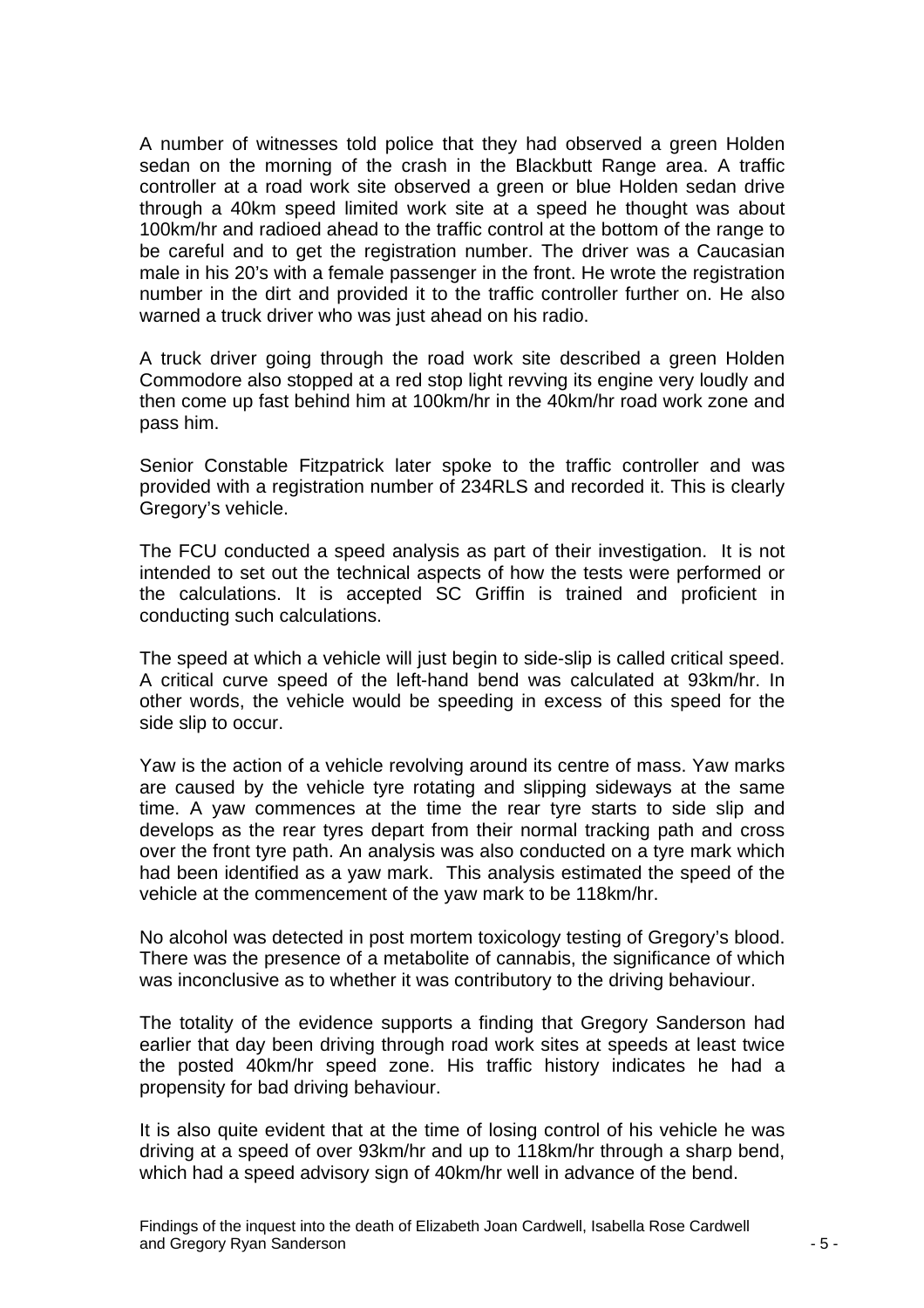<span id="page-6-0"></span>This crash was totally preventable had he been driving at a lesser speed, which was consistent with the obvious approaching sharp bend.

#### **Evidence of Surviving Passenger**

Gregory Sanderson's brother, Keith Schloss was the only survivor of the crash. He had been travelling in the motor vehicle since earlier that morning when they had travelled from Kingaroy to the Brisbane Airport and were in the process of returning, via Kilcoy. He said in a statement to police that he was feeling tired after they left the house of a friend of his brother who lived near Kilcoy. As a result he placed his legs over the centre half of the floor well and he laid his head back and fell asleep. He said the traffic was not heavy and he believed they were travelling at the same speed as other vehicles on the road. He said in evidence Gregory was a good driver.

Given the evidence of earlier speeding of the vehicle I do not accept his evidence that Gregory was travelling at the same speed as other vehicles on the road that day. Gregory's traffic history would not support his view that Gregory was a good driver.

The next thing he remembers was he woke to the sound of screeching tyres heard a loud bang and then must have been knocked unconscious for a short time. He then looked over and could see his brother in the driver's seat with the roof of the car crushed in over the front seats. He could see Elisabeth Cardwell and knew she was deceased. The baby capsule was in the same position but he could not see Isabella. He was passed a knife by a male person who had stopped and he managed to cut his seatbelt and then was able to release himself and pull himself out of the car through his door window, which was smashed. He tried to kick the roof out to assist his brother and Elisabeth. He couldn't budge the roof and then started looking for Isabella and found her behind a tree near the vehicle. He thought she was alive and just barely breathing and handed her to a female standing nearby who started CPR.

#### **Baby Capsule**

Isabella was harnessed within a rear facing baby capsule which appears to have been fitted correctly. However, a small camera located within the vehicle showed a photograph from a previous occasion, showing that Isabella was wrapped in a blanket and seated within the baby capsule with the restraining belts seen on the outside of the blankets.

The baby capsule was given to Elisabeth by her stepsister, however no instruction booklet was provided at the time. It is apparent it was manufactured in 2004.

The instruction booklet for the particular brand of seat provided an instruction advice stating *never wrap baby in a blanket before placing in restraint.* The reason for this is that the blankets substantially reduce the friction levels between the child and the restraints. I should comment that finding that particular instruction in the relevant instruction booklet was not easy and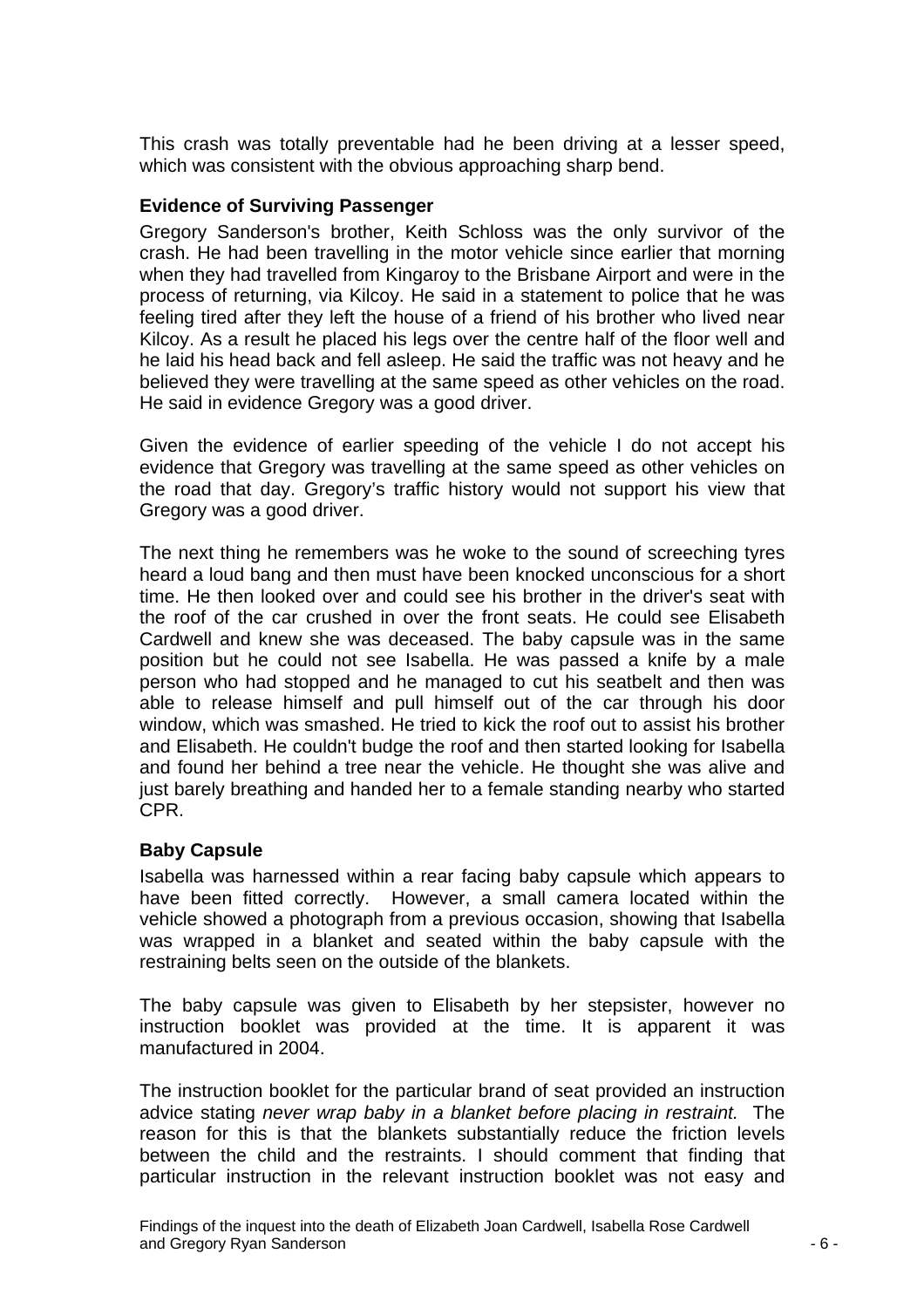<span id="page-7-0"></span>consideration should be given to consider how better that should be highlighted in the future.

In this case Isabella was thrown from the vehicle and was located approximately 2-3m from the vehicle on the same side as the baby seat. Various witnesses including Mr Schloss agree that Isabella was wrapped in blankets with the restraining belts placed over the top of her, although there is disagreement as to whether it was Ms Cardwell, or Mr Sanderson who placed her in the baby capsule. A resolution of that issue is not necessary as either way Isabella was placed in the capsule in a manner not in accordance with the manufacturer's instructions.

The front passengers in the car were trapped when the vehicle finally came to its resting point. Mr Schloss confirms that the roof of the car was crushed in over the front seats. Being in the backseat, Mr Schloss was able to climb out his passenger window, and the photographs clearly depict the baby capsule still in situ. Mr Schloss survived but did suffer serious injuries. It is remotely possible, that had Isabella been correctly restrained in the capsule, she might have survived.

The issue of second hand and hand-me-down child restraints will be addressed in the evidence of Ms Teerds. It has become evident to me as a result of a number of deaths involving children and various second hand products, that a common factor has been that instruction manuals are not handed down, bringing with it risks of incorrect installation or use.

#### **Australian Standard AS/NZS 1754**

A mandatory standard for child restraints for motor vehicles came into effect in 1978 and has since been amended a number of times. The current mandatory standard, which was last amended in May 2011, is now based upon the 2000, 2004 and 20[1](#page-7-1)0 versions of AS/NZS1754.<sup>1</sup> The standard applies to anyone in the business of supplying child care restraints including manufacturers, importers, distributors, retailers and hirers.

Clause 6.4.1 of the standard states that for *each child restraint, general information, and information and instructions for installation, use and maintenance shall be provided in a booklet or sheet, which shall be attached to the child restraint by any means that will allow its removal, or provided in a pocket. If a pocket is provided, the cover of the booklet or sheet should state that it is important that the booklet is kept in the place provided on the child restraint.* This part of the standard is mandatory and must be complied with.

The standard notes in a rider to clause 6.4.1 that the provision for the instruction book to remain permanently with the child restraint is a desirable design feature. Some products include a pocket for that purpose. There may be other ways in which a similar purpose can be engineered within the design.

<span id="page-7-1"></span>l <sup>1</sup> See AS/NZS 1754:2010 *Child Restraints for use in motor vehicles* published on 24 February 2010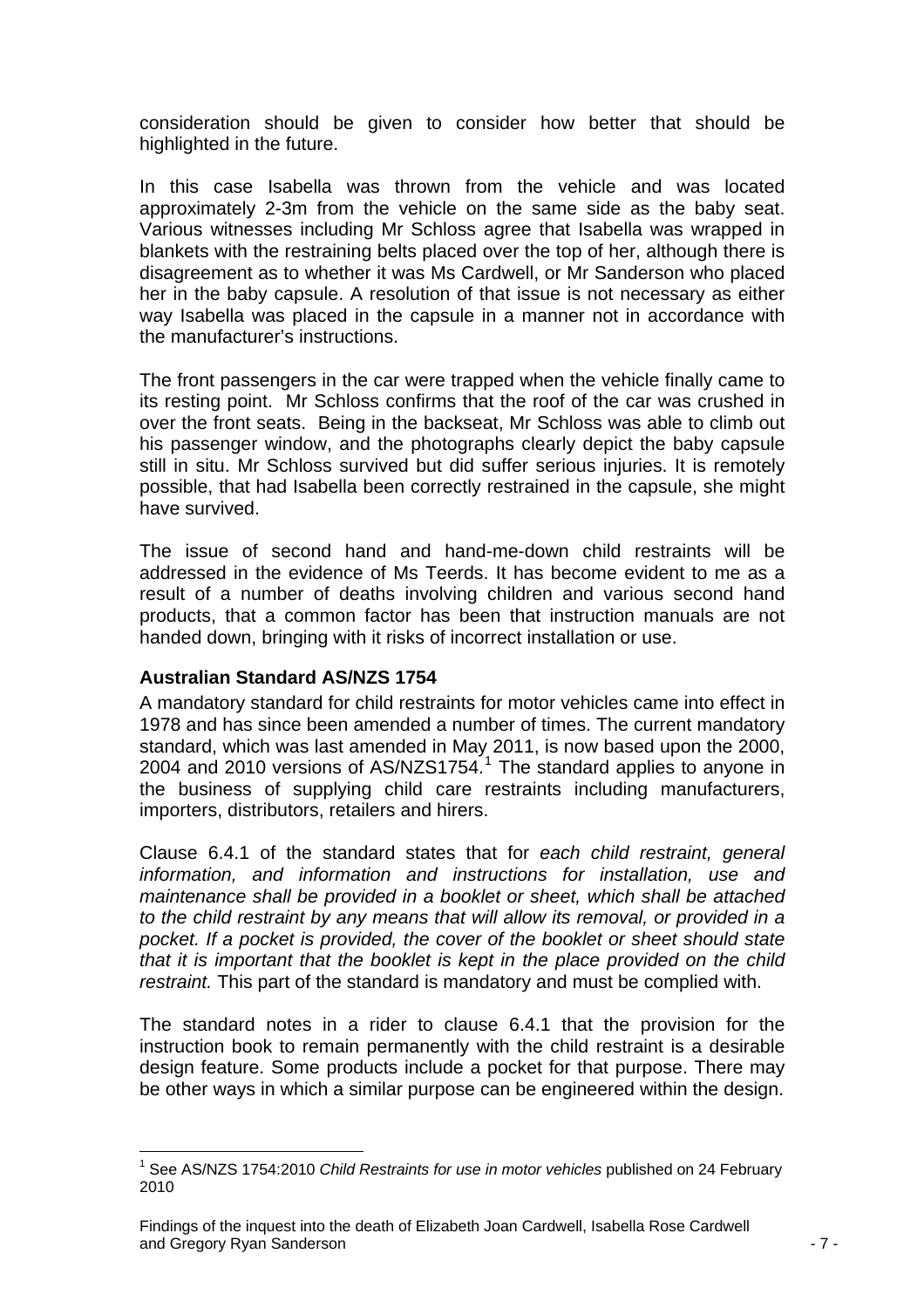Clause 6.6 provides that each child restraint shall be permanently and legibly marked with the general and appropriate additional warnings given in Table 6.2. Table 6.2 already includes warnings that the restraint is 'used exactly as shown in the instructions' and with respect to Type A restraints 'Fit the harness firmly to the child'.

A draft revision of the Standard has been open for public comment from 14 August 2012 closing on 16 October 2012. There are no changes proposed to clause 6.4.1.

On 16 October 2012 my office wrote to Standards Australia posing the following questions and proposals.

*I note from the Standard that all child restraints are required to be supplied with instruction books. I am also aware that the majority of child restraints have a storage location, usually a pouch/pocket. However, I have also noted from the 2012 draft Standard that a storage compartment is not mandated, it is only a recommendation.* 

*The Coroner's attention has also been drawn to table 6.2 within the Standard, and the general warnings within that table which must be marked on a child restraint.* 

*In light of the above information and issues, please provide any assistance or information possible, in the form of a statement or report, addressing the following questions:* 

- *1. Whether having a storage compartment, such as a pouch or pocket, being included in the Standard 1754 as a mandatory requirement for all manufacturers of child restraints, is plausible; and*
- *2. What considerations/information influences the general warnings as contained in table 6.2; and*
- *3. Further to question 2 above, has there ever been any consideration given to placing a warning in table 6.2 (with respect to child restraints for infants up to 6 months of age) stating words to the effect of 'do not wrap baby in blanket when placing in restraint', or similar?;*
- *4. Further to question 3 above, if there has been consideration of such a warning, why was the warning not included in table 6.2?;*
- *5. Further to question 4 above, if there has not been consideration of such a warning, would Standards Australia be open to considering such a warning?*

Mr Craig Newland, the Chairperson of the Technical Committee CS-085 *Child restraints for use in motor vehicles,* has kindly responded in the form of a statement. Mr Newland stated that once the draft standard is complete and any revisions from the public comment process have been incorporated, the Technical Committee conducts a formal ballot of its members to determine whether to approve the draft standard.

It is apparent that the Technical Committee has not previously considered the inclusion of a warning in table 6.2 as suggested, nor in relation to making mandatory the inclusion of a pouch or pocket or some other method for the purpose of storing the manufacturer's manual. Mr Newland said he is not aware of any technical impediments for that to occur. He further advised that any recommendations received by Standards Australia by the coroner in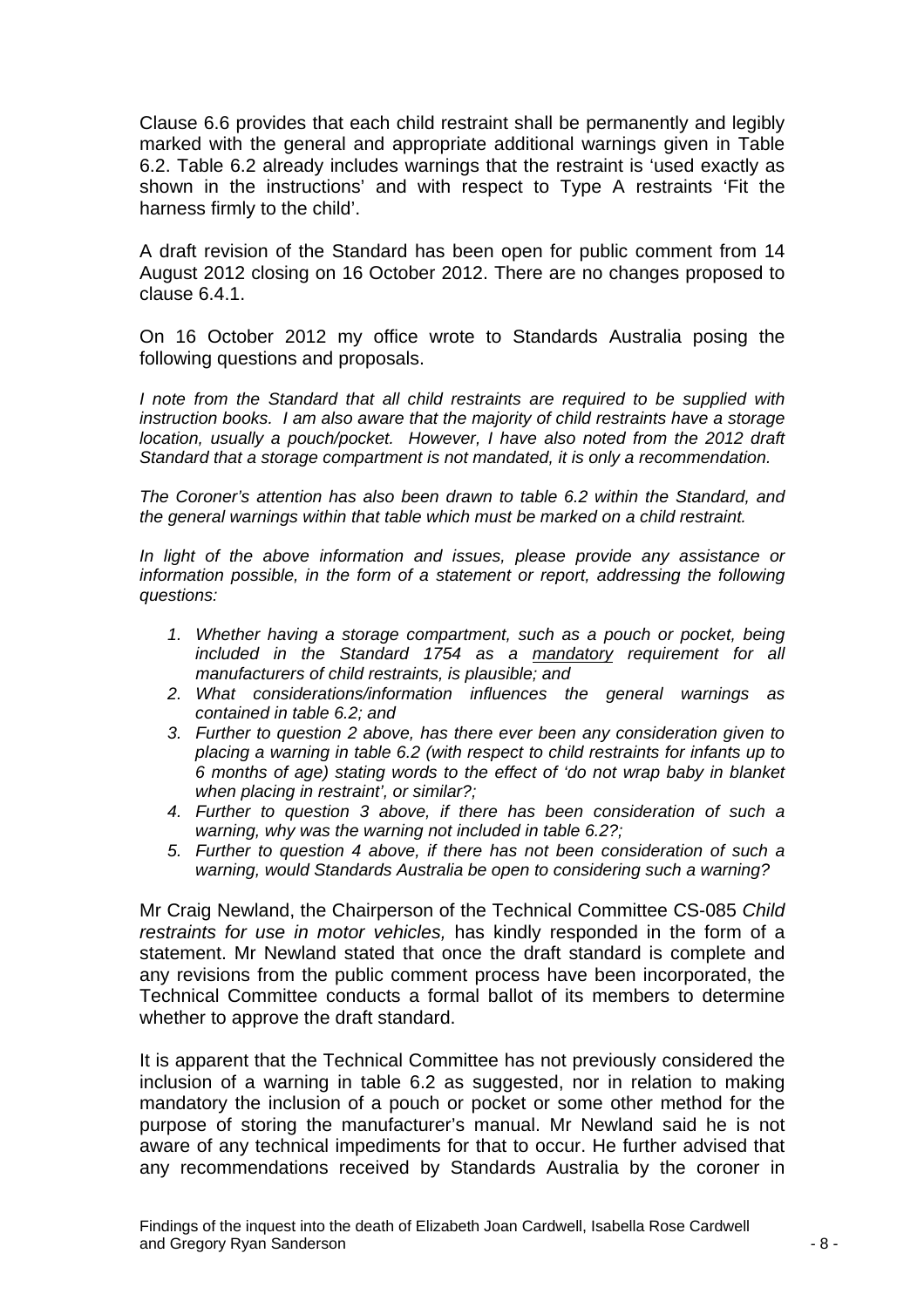<span id="page-9-0"></span>relation to this inquest, will be submitted to the technical committee for further technical consideration.

I welcome this advice from Mr Newland and I will make some recommendations in that regard later in the decision. I accept it is very much the responsibility for the Technical Committee to consider, which with its expertise is no doubt in the best position to consider the issues raised and if and how they can be addressed.

#### **Kidsafe Queensland**

Ms Susan Teerds, Chief Executive Officer, of Kidsafe Queensland kindly provided me with a report detailing the issues of hand-me-down baby capsules and the risks of not having access to the original instruction manual for a baby capsule.

Ms Teerds noted that the use of second-hand or hand-me-down child restraints and baby capsules opens a Pandora's box of problems and safety concerns including the age and condition of the child restraint; instructions on how to use and install the baby restraint; the lack of knowledge by the public on the correct selection; the use and installation of baby capsules and child restraints generally; and the lack of regulation that child restraint installers be certified or required to have completed a recognised installation course.

She noted that it is not recommended that a child restraint be used after 10 years from date of manufacture but it is the case that most people cannot read the imprinted date of manufacture and therefore it is difficult to determine if a capsule is too old to use. In other restraints the date of manufacture may be on a sticker which has already been removed.

She also noted that there is often no way to tell if a restraint has previously been involved in an accident. The Australian Standard provides that the restraint should be destroyed or replaced if it has been involved in a severe crash, even if no damage is obvious.

Ms Teerds highlighted a particular concern was in relation to the attitude of some insurance companies when faced with claims for replacement of child restraints after a severe crash and that insurance companies need to understand the Australian Standard requires the restraint must be destroyed, even if no obvious damage is found.

Ms Teerds also reported that second-hand restraints are often sold or handed down without instruction booklets, leather straps, gated buckles and other components required under the Australian Standard and in the manufacturers instruction booklet.

Kidsafe recommends that an instruction booklet be sourced from the manufacturer or downloaded from the manufacturer's website.

Ms Teerds noted the Australian Standard does provide for each child restraint to be supplied with a booklet or sheet which shall be attached to the child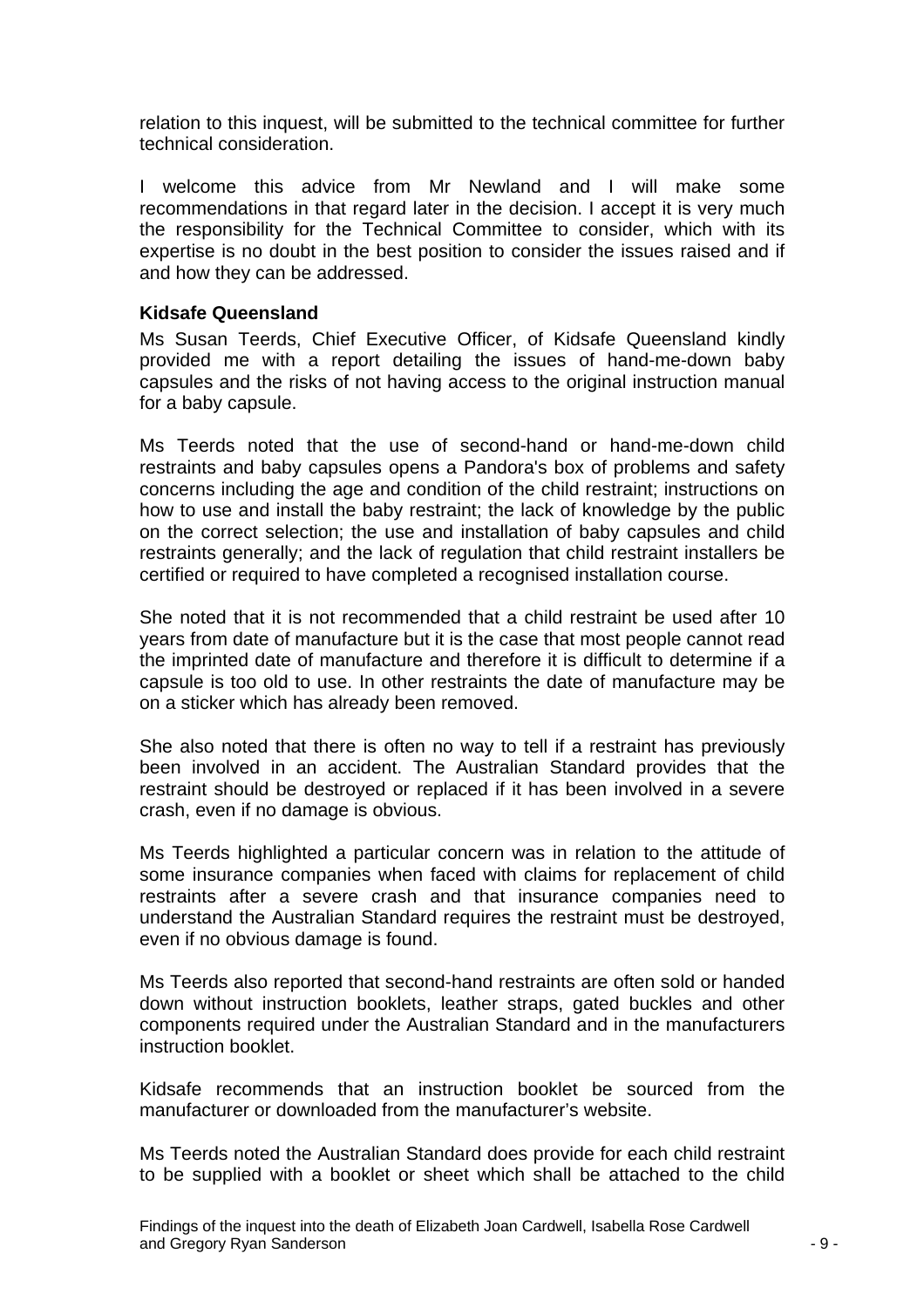restraint by any means that will allow its removal, or provided in a pocket. If a pocket is provided the cover of the booklet should state that the booklet should remain in the pocket.

She stated that the manufacturer's instructions contained within the instruction booklet is critical in the use and installation of all child restraints and it is essential that the instruction booklet be retained with the restraint so that every person using the restraint and installing the restraint is able to use it and install it correctly, and in compliance with the standard and according to the manufacturers instructions.

Under the current Australian Consumer Law where they are sold commercially they must meet the mandatory safety standards in Australia. This includes a legal requirement that an instruction manual be provided for the restraint and that it must be followed. However the vast majority of second-hand restraints and capsules are from a private sale or handed around families or friends and therefore the Australian Consumer Law is not applicable and essentially there is no regulation for hand-me-down or privately sold child restraints.

Ms Teerds recognised that many parents cannot afford to purchase new child restraints and given it is preferable that babies and children are restrained, and a second-hand restraint is better than none at all, it is essential that second-hand restraints have the instruction book available.

Ms Teerds also noted that there is a lack of knowledge by the public on the correct selection, use and installation of baby capsules and child restraints, and the child restraint rules generally. Although funding has been made available from state and federal governments in relation to essential research there is a lack of funding in relation to safety campaigns generally insofar as it relates to injuries to children involving motor vehicles.

Queensland Ambulance Service offers a baby capsule hire service and install baby capsules, whilst Kidsafe Queensland offers a similar service for both baby capsules and child restraints. She stated that given recent reductions in public awareness funding, there is the risk of those services being underutilised.

Ms Teerds stated that a public awareness campaign around the selection and use of second-hand child restraints and baby capsules, whether purchased or handed down would be highly desirable. This campaign should highlight the need for replacement of the baby capsule or restraint which has been involved in a severe accident. The campaign must also include awareness of the need to retain the instruction booklet and all components of the child restraint for future use.

Ms Teerds also believed there should be education of midwives, GPs and other health professionals in relation to the safe transportation of a baby for at least the first 12 months which could be achieved through Web-based activity, provided funding could be provided to develop such education facilities.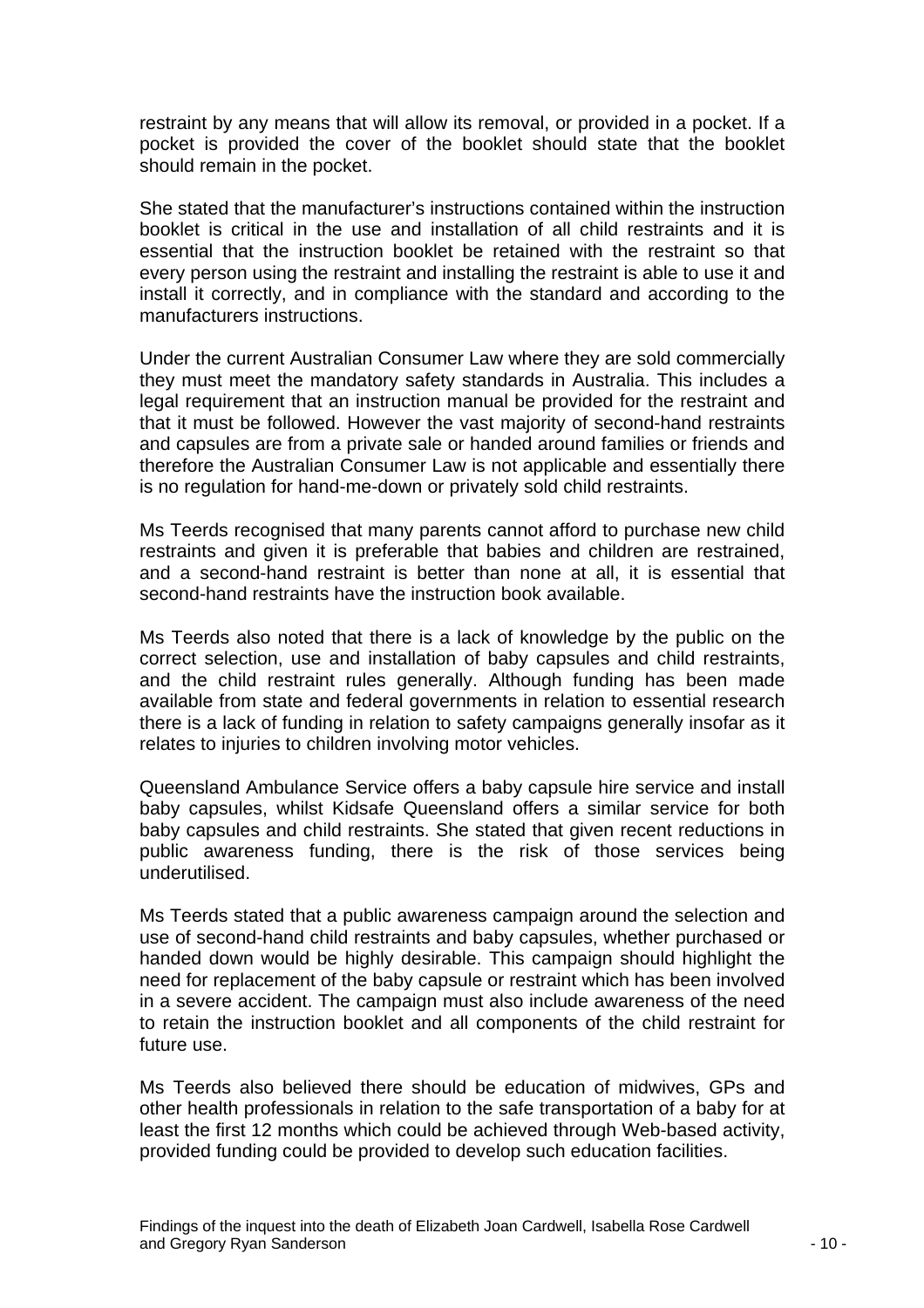#### <span id="page-11-0"></span>**Report of Somerset Regional Council**

The FCU recommended the Somerset Regional Council carry out a speed review of Neurum Road and a safety review of the left hand bend.

The Somerset Regional Council commenced that review shortly after the crash occurred. This was due to the crash history associated with the road in general as well as this tragic crash.

As a result of the review, recommendations were made that this section on Neurum Road be limited to a maximum speed limit of 80km an hour. The review also was expanded to include a signage review at other higher risk locations identified on the road.

On 27 June 2012 the Council resolved to reduce the speed limit to 80km/h and to improve signage along this section of road. The 80km/hr signs were installed in early July 2012 with the remainder of signage upgraded recently.

The Council was also requested to comment on whether this particular section of road was a 'hotspot' for motor vehicle crashes and whether there had been any decision made regarding the removal of trees from certain roadsides.

The Council advised this particular section of road had not been identified as an eligible project for 'Blackspot' funding.

The Council advised that it did not have any policies on the removal of trees. At risk trees are identified during routine inspections and maintenance but due to the many trees in the region these would need to be identified with an obvious safety issue to be removed.

Trees on Neurum Road have never been considered for removal and the road corridor, including trees, is similar to many other roads within the region.

It is noted the proposed layout for the new signs did provide for the removal of trees to enhance sightlines.

I consider the Council has responded appropriately to the request for a review and has acted quickly in bringing about appropriate changes. I accept it would be impossible and financially impractical for the Council to consider a blanket removal of trees from roadsides and its focus on at risk trees is a proper approach.

#### **Department of Transport and Main Roads**

The Department of Transport and Main Roads (DTMR) has a website, which includes useful information over a whole range of safety issues involving motor vehicles. In relation to child restraints, there was a specific section that dealt with the question of 'Can I use a second hand child restraint?' The section did not make reference to the manufacturer's instruction manual.

On 16 October 2012 my office wrote to DTMR asking what its response might be to including in the current website information words to the effect of *the*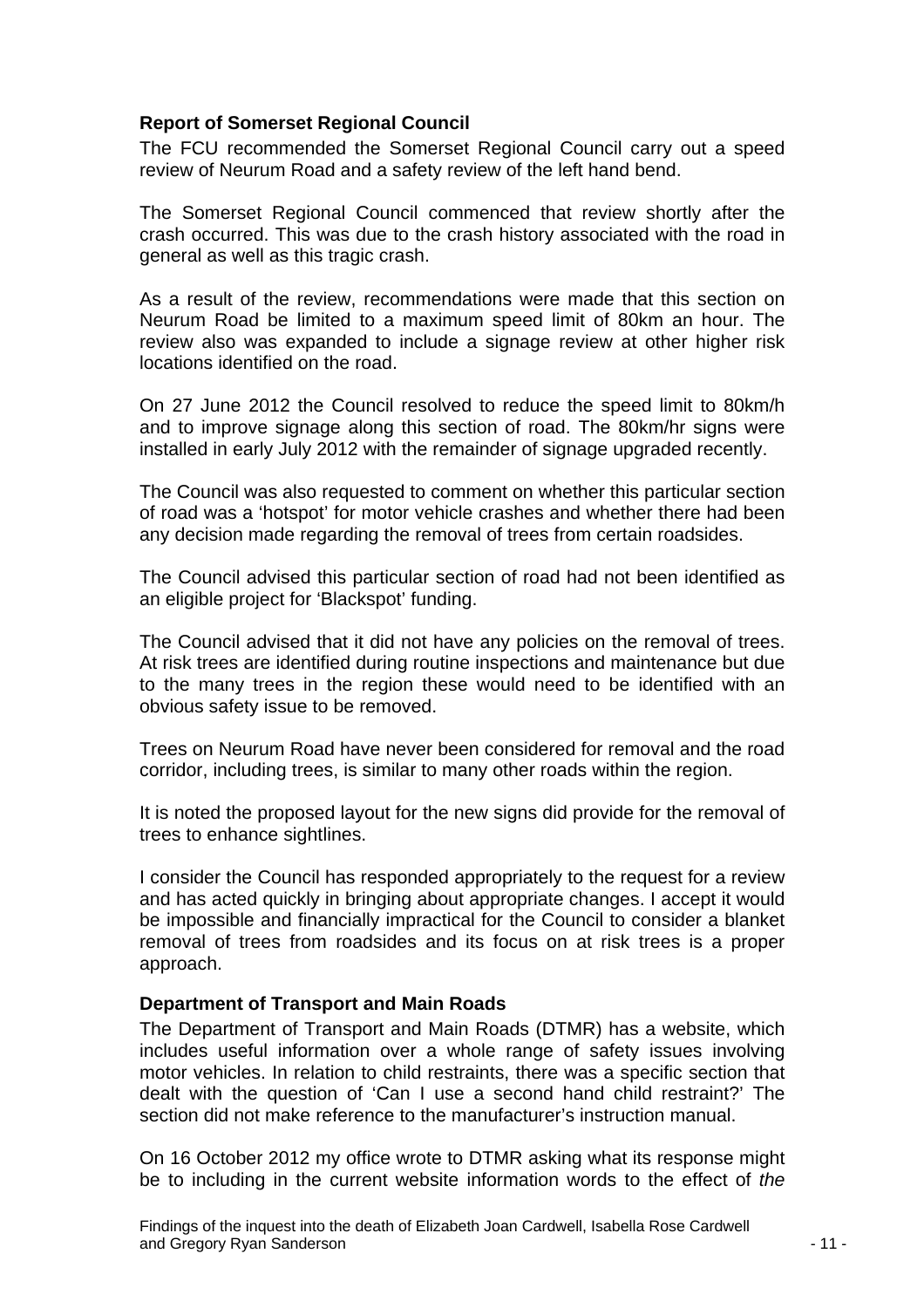<span id="page-12-0"></span>*manufacturer's instruction booklet should be passed on with the child restraint*  to the new owner. If the child restraint does not come with the relevant *instruction booklet, it is recommended that you obtain a copy of it directly from the manufacturer*.

The Department replied on 24 October 2012 to the effect that the Department had no objection to the suggestion and the Department decided to amend its website to include words to this effect and anticipated a version would be published in early November 2012. That has in fact occurred such that the website now includes the following warning:

*If you are using a second hand child restraint it is recommended that you obtain a copy of the manufacturer's instructions for that device. If the person providing the restraint does not have the instructions, they may be available on the internet, or direct from the manufacturer. The instructions should be referred to before the restraint is used as they contain important information about the safe use of the restraint.* 

### **Autopsy results**

Autopsy examinations with respect to each of the deceased persons were performed. It is not intended to describe the findings in any detail. The Autopsy reports confirm that Gregory died from multiple injuries as a result of the car crash. Elizabeth died from neck and abdominal injuries as a result of the car crash. Isabella died from head injuries, as a result of the car crash.

## **Findings required by s45**

#### **Elizabeth Joan Cardwell**

| Identity of the deceased - | Elizabeth Joan Cardwell                                                                                                                                                                                                                                                                                                                                                                                                                                                 |
|----------------------------|-------------------------------------------------------------------------------------------------------------------------------------------------------------------------------------------------------------------------------------------------------------------------------------------------------------------------------------------------------------------------------------------------------------------------------------------------------------------------|
| How she died $-$           | Elizabeth died as a result of injuries sustained<br>in a single vehicle motor vehicle crash. The<br>vehicle was being driven by Gregory<br>Sanderson at a speed in excess of 93km/hr<br>and up to 118km/hr around a sharp bend in the<br>road, which had a 40km/hr advisory speed. As<br>a result of this excessive speed he lost control<br>of the vehicle, causing extensive damage to<br>the vehicle and taking the lives of Elizabeth<br>and her daughter Isabella. |
| Place of death $-$         | Neurum Road Winya Qld 4515                                                                                                                                                                                                                                                                                                                                                                                                                                              |
| Date of death-             | 6 December 2011                                                                                                                                                                                                                                                                                                                                                                                                                                                         |
| Cause of death $-$         | 1(a) neck and abdominal injuries<br>1(b) Motor vehicle accident - passenger                                                                                                                                                                                                                                                                                                                                                                                             |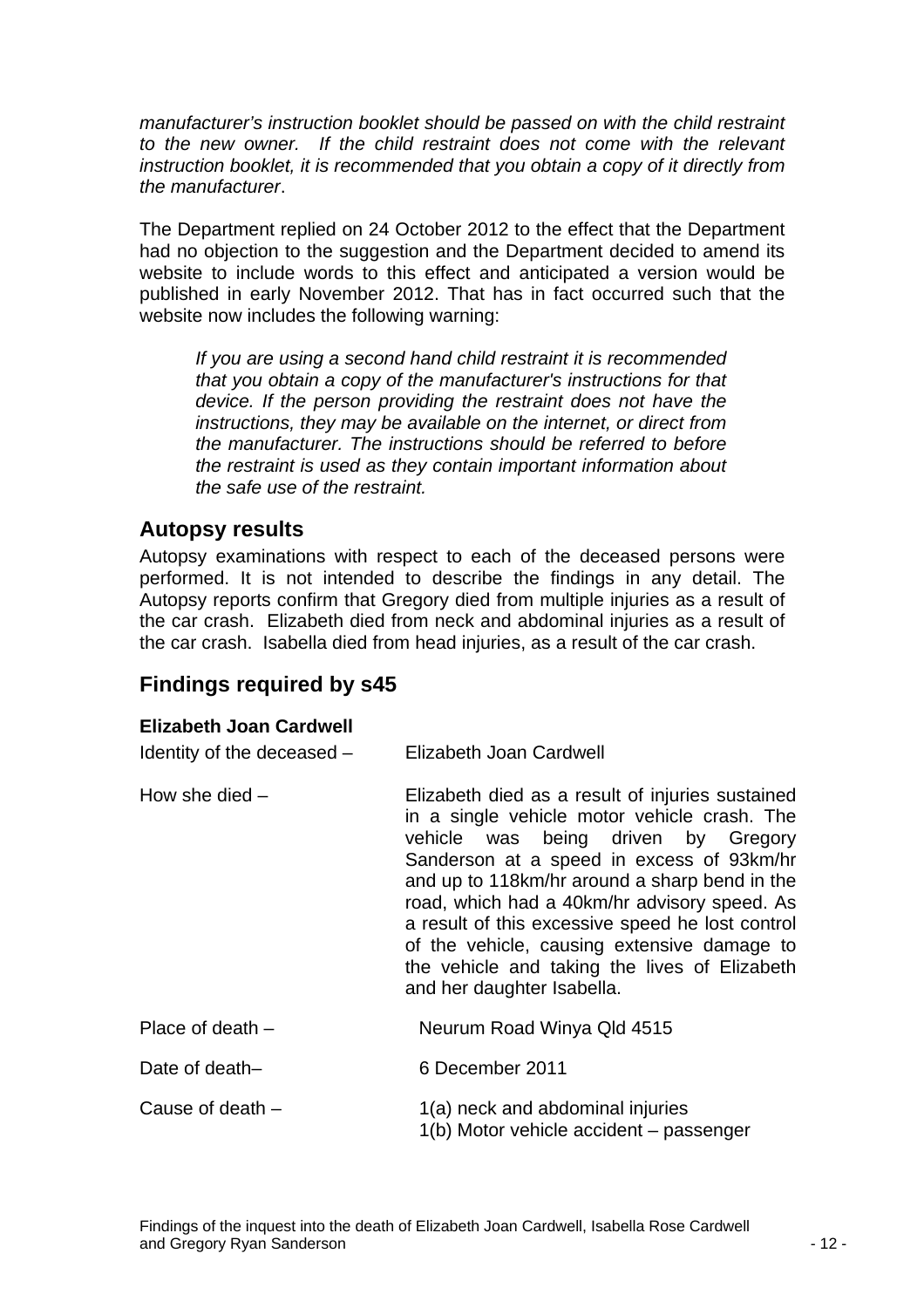#### <span id="page-13-0"></span>**Isabella Rose Cardwell**

| Identity of the deceased -    | <b>Isabella Rose Cardwell</b>                                                                                                                                                                                                                                                                                                                                                                                                                                                             |
|-------------------------------|-------------------------------------------------------------------------------------------------------------------------------------------------------------------------------------------------------------------------------------------------------------------------------------------------------------------------------------------------------------------------------------------------------------------------------------------------------------------------------------------|
| How she died $-$              | Isabella died as a result of injuries sustained in<br>a single vehicle motor vehicle crash. The<br>being driven<br>vehicle was<br>by Gregory<br>Sanderson at a speed of in excess of 93km/hr<br>and up to 118km/hr around a sharp bend in the<br>road, which had a 40km/hr advisory speed. As<br>a result of this excessive speed he lost control<br>of the vehicle, causing extensive damage to<br>the vehicle and taking the lives of Isabella and<br>her mother, Elizabeth.            |
| Place of death $-$            | Neurum Road Winya Qld 4515                                                                                                                                                                                                                                                                                                                                                                                                                                                                |
| Date of death-                | 6 December 2011                                                                                                                                                                                                                                                                                                                                                                                                                                                                           |
| Cause of death -              | 1(a) Head Injuries<br>1(b) Motor vehicle accident - passenger                                                                                                                                                                                                                                                                                                                                                                                                                             |
| <b>Gregory Ryan Sanderson</b> |                                                                                                                                                                                                                                                                                                                                                                                                                                                                                           |
| Identity of the deceased -    | <b>Gregory Ryan Sanderson</b>                                                                                                                                                                                                                                                                                                                                                                                                                                                             |
| How he died $-$               | Gregory died as a result of injuries sustained in<br>a single vehicle motor vehicle crash. The<br>vehicle was being driven by Gregory at a<br>speed of in excess of 93 km/hr and up to 118<br>km/hr around a sharp bend in the road, which<br>had a 40 km/hr advisory speed. As a result of<br>this excessive speed he lost control of the<br>vehicle, causing extensive damage to the<br>vehicle and taking the lives of himself, his<br>girlfriend Elizabeth and her daughter Isabella. |
| Place of death $-$            | Neurum Road Winya Qld 4515                                                                                                                                                                                                                                                                                                                                                                                                                                                                |
| Date of death-                | 6 December 2011                                                                                                                                                                                                                                                                                                                                                                                                                                                                           |
| Cause of death -              | 1(a) Multiple injuries<br>1(b) Motor vehicle accident - driver                                                                                                                                                                                                                                                                                                                                                                                                                            |

#### **Comments and recommendations**

The tragic results of speeding impact upon us almost daily, and often involve teenage or younger men drivers. Despite the pleas from police and the media attention given to such tragic events, they still happen.

There is no doubt that driving too fast for the road conditions, which includes other considerations such as the prevailing weather, light and amount of